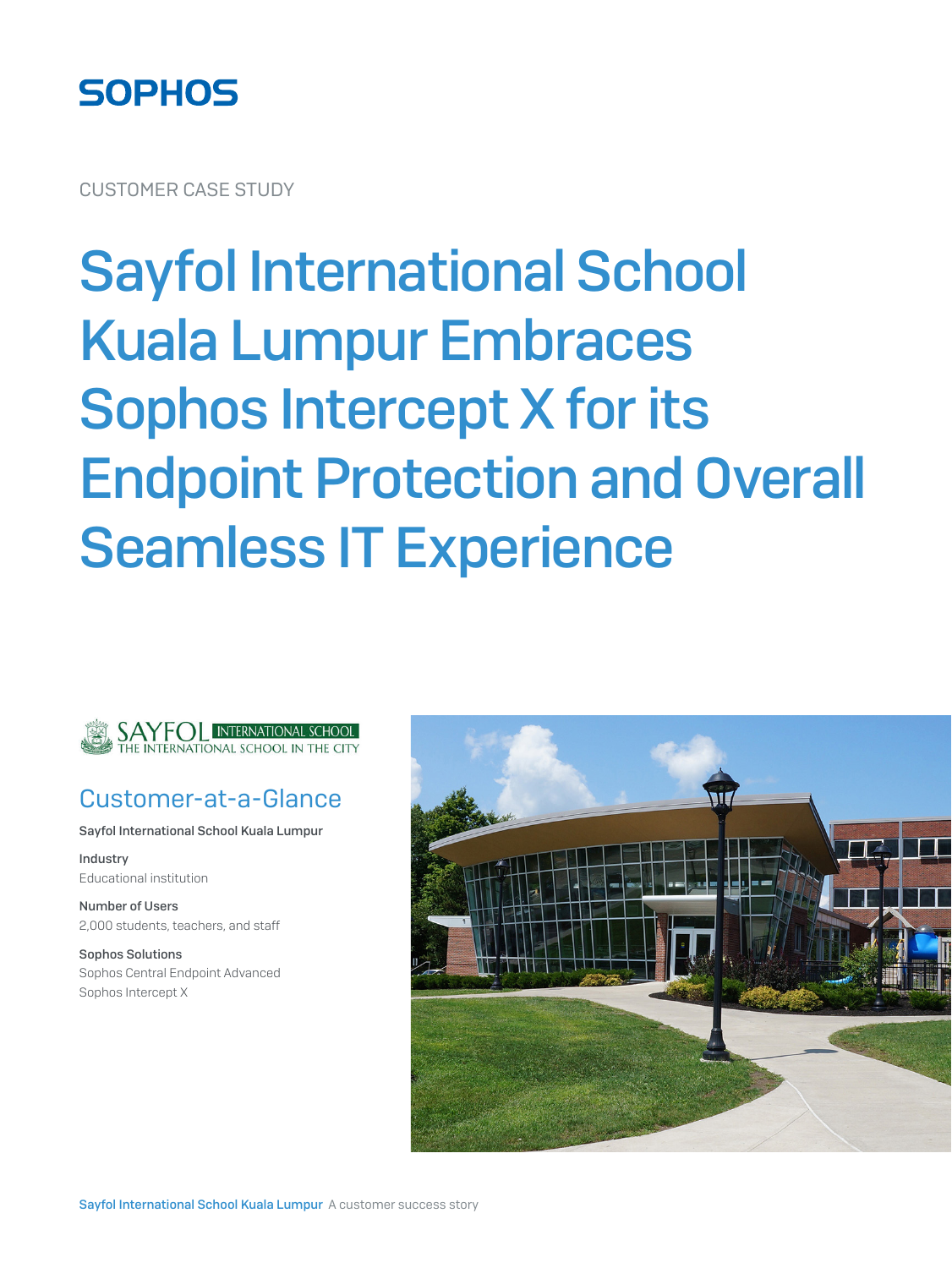

*'What's great about Intercept X is its root cause analysis, which provides my team the necessary visibility.'*

Andrew Wong IT Manager Sayfol International School Kuala Lumpur

Sayfol International School Kuala Lumpur is an institution of learning in Malaysia. It provides education with high academic standards and places a strong focus on discipline and academic studies for over 2,000 students from 60 different countries around the world. The multi-layered institution turned to Sophos in July 2017 to improve its existing endpoint security as part of their ongoing efforts to improve the overall IT system and infrastructure for its students, teachers, and staff, as well as the parents of students.

# **Challenges**

- **Previous endpoint security products proved unreliable** and inadequate, leaving the school susceptible to malware attacks and potential data loss
- Desire to expand user services, such as secure Wi-Fi, to students and staff while still protecting users from modern threats
- ▸ Need for increased time and effort spent on important, school-wide technology initiatives

# What is the current state of end-to-end security?

IT Manager Andrew Wong is responsible for all aspects of IT and security across the institution, from managing student portals to ensuring the health of the overall IT infrastructure. Wong currently works with one other staff member in the IT department, and he places great importance in having reliable security control tools to help his team manage and monitor the overall state of security across the institution. Coming from a corporate background, Wong believes that deploying a 24/7 comprehensive security solution is crucial to allow the department to focus on other areas that fall under IT. This goal includes preparations to extend the current IT infrastructure to meet the expansion plans for the school's overall management system. Wong and his team are also responsible for providing their management with regular monitoring logs and reports, as well as proposals for upgrades and improvements to the current IT infrastructure.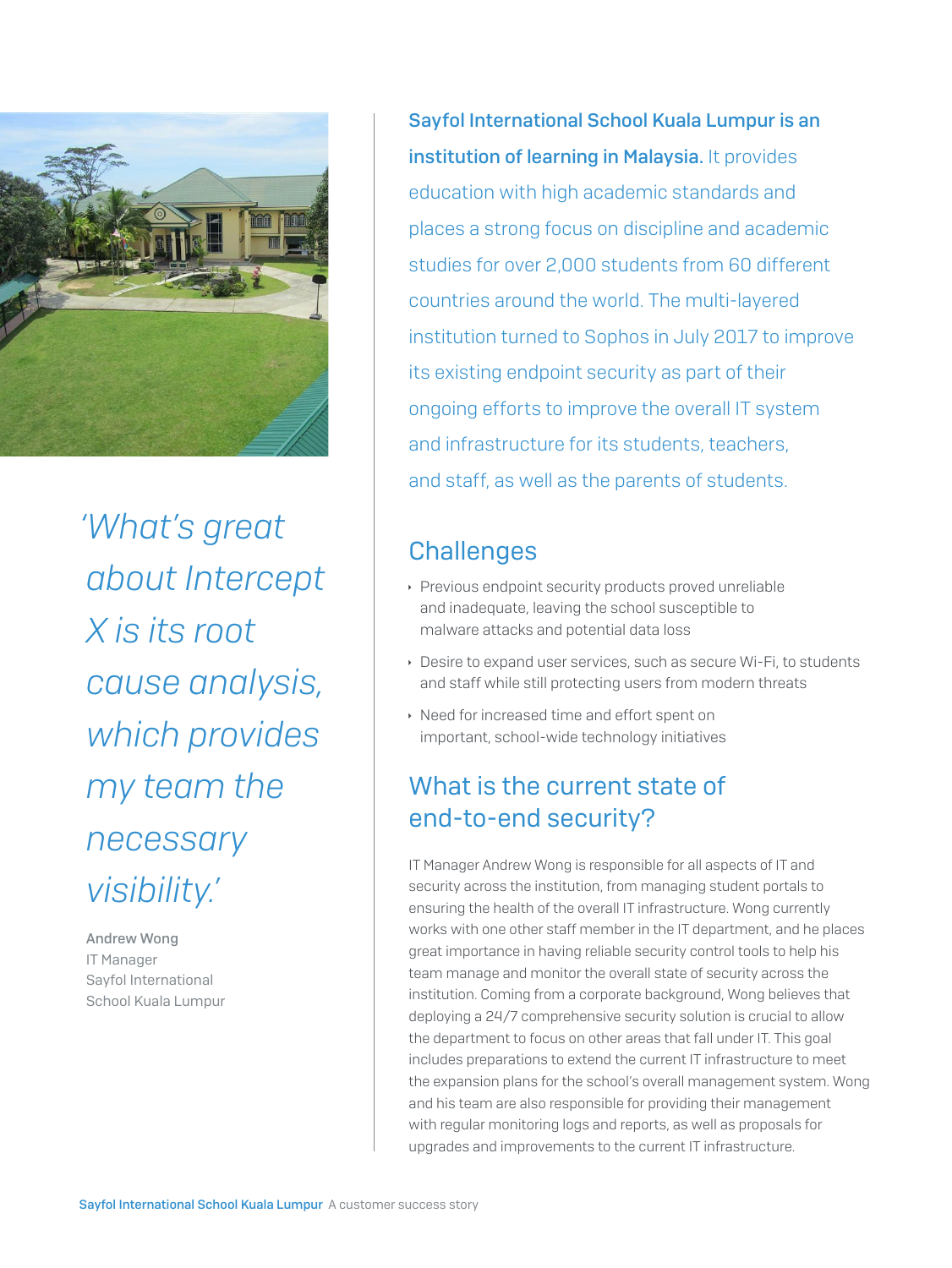When he first joined Sayfol International in mid 2017, Wong's first task was to find a solution to some of the fundamental security challenges the organization faced. Before the switch to Sophos, the institution deployed a competitor's home edition antivirus software for its endpoint protection, which provided limited features. According to Wong, the solution not only failed to run regular scans – it also did not detect or remove malware completely, which then compromised other PCs used by students. Some of the teachers were also at risk of losing valuable teaching materials as a result of using compromised devices.

"Our biggest issue stemmed from students using compromised USB drives. Malware was often not detected by the competitor's software despite supposedly regular scans," said Wong. "As a result, we had security issues across all the other PCs in our environment. It also affected our entire network, which also included the CCTVs. Additionally, we couldn't find the root cause and often ended up taking time to manually clean and reformat each PC. Unfortunately, the issue persisted. This became a daily issue for us and took away precious time from more important tasks."

On the front-end server and web gateway levels, the IT department uses a competitor firewall solution. However, the team is finding it hard to navigate its complicated user interface and management controls and so they intend to switch in the near future.

"I'm finding it a little complex," said Wong. "Every firewall is the same. However, different brands come with different interfaces. This particular one requires more steps than usual to carry out tasks. However, I believe that there are clear benefits in using both the endpoint protection and the network firewall security that come from the same provider. This may influence my decision on which firewall protection solution I will deploy next."

#### How do you make the switch to Sophos?

When he started working with Sayfol International, Wong knew his first priority was to tackle the security issues at the user level. When the school ordered more PCs and devices, he decided to switch the existing home edition software to Sophos Intercept X endpoint protection and Sophos Central Endpoint Advanced.

"When I first joined, I said there is no way this outdated process can continue. I refused to allow these issues to affect the rest of the IT infrastructure," explained Wong. "I've used many competitor brands in the past, but nothing comes close to my experience using Sophos, thanks to a recommendation from a Sophos vendor. It has been six years now and my opinion is still the same. In fact, the solution has become even more advanced over the years. Today, Intercept X comes with some of the most groundbreaking features, including the credential theft protection,ensuring students' and teachers' passwords are completely safe without the possibility of falling into the wrong hands."

For Wong, one of the most useful features in Sophos Central Endpoint Advanced solution was the Peripheral Control, as it helped manage access to removable media and mobile devices used by students. It blocks all compromised USB drives and devices and keeps the PCs malware free. Similarly, using the Cloud Edition of the endpoint solution keeps users away from malicious URLs and sends an alert to the IT department for immediate action when needed.

#### How does Sophos make everyone happier and more productive?

In the past, Wong and his team spent hours reformatting, plugging, and unplugging devices on a daily basis. However, since the institution started using Sophos endpoint solutions, all systems have been stable, showing zero slowness or lag time. Even the school's bandwidth performance has improved overall.

"Our management team is extremely happy now. The teachers are pleased with the increased productivity. Sophos has proven to all of us to be the most effective solution. In fact, I can't remember the last time I stepped into the computer lab, unless it has to do with power failure or hardware malfunction," declares Wong.

Since switching to Sophos, Sayfol International School experienced improvement beyond their expectations. Since their Sophos deployment, the school has seen almost a 100% decrease in IT issues.

"Sophos has even brought down any issues we experienced on the network level, which is huge relief. There has not been a single incident of down time or lag since we switched to Sophos. We are quite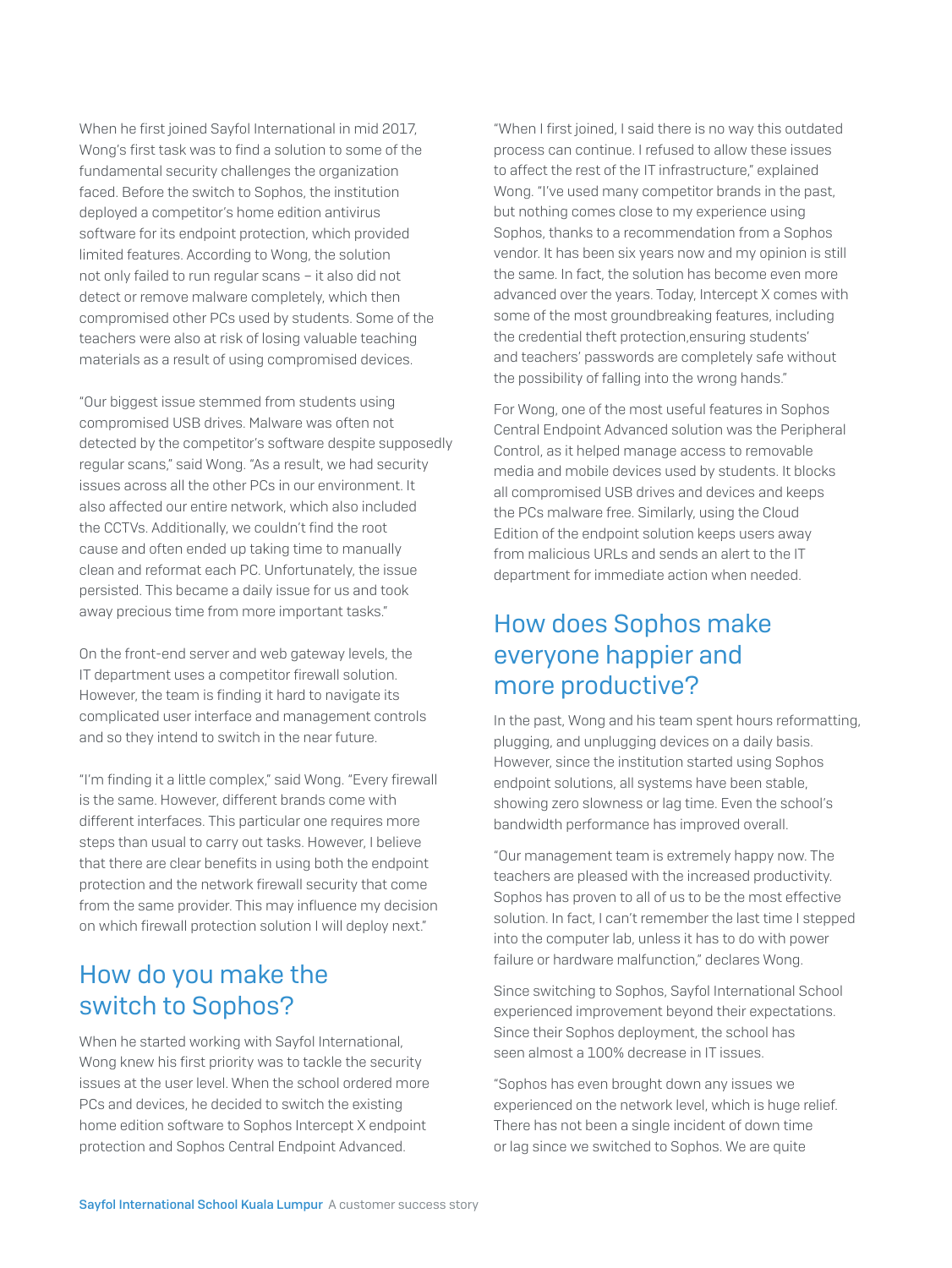# *'Our management team is extremely happy now. The teachers are specifically pleased with the increased productivity.'*

Andrew Wong IT Manager Sayfol International School Kuala Lumpur

impressed with the benefits we've experienced thus far," explains Wong. "The improvements we've made to our endpoint protection has improved our entire school infrastructure. And, we are glad to be using an endpoint protection solution that has received some of the highest performance scores ever seen in third-party testing. Sophos is definitely the right security for us."

Sayfol currently has 68 licenses of Sophos Intercept X and Sophos Central Endpoint Advanced and is looking to increase to 100 by end of the year. Unlike previous security solutions used by the school, Sophos has all the functionality the organization needs in one place: the ability to check internet connections in real time to block known threats, out-of-the-box policy controls to minimize risk of infection from malware, and antivirus for swift detection and removal of viruses.

## Why does choosing the right protection solution matter?

Wong believes that it is important for corporations to consider their options wisely when it comes to choosing the right protection. According to him, choosing the most affordable solution may please the management, but it may not guarantee a smooth IT journey.

"It's always important to allow time to try and test the product before purchasing it. That's my approach and it has worked well. It is also helpful to show your management the benefits and ROI from their investment. It's time to do away with the 'this is better than nothing' mindset and decide thoroughly on the solution that can deliver unparalleled defense against threats," states Wong. According to Wong, the back-end support from Sophos is just as important as the solution itself. In the past, he has had his concerns about the level of support he would receive based on certain issues he faced reaching out to his former security vendor. However, Wong is now more confident after working with this distributor and Sophos Support. He knows that with Sophos he will get the proper support and follow-up when he needs it.

"When I first deployed Sophos, I ran into some unfamiliar issues. Sophos sent their principal engineer directly to our office to help us understand the solution better and showed us around the software so that we were more confident using it. It's the little gestures that make a big difference," clarifies Wong.

According to Wong and his team, with fewer end-user issues on his plate, he is able to spend more time on upcoming initiatives, including implementing top-up value on microchipped smart cards for upcoming technology. Sophos is a win for the students and for the teaching staff as well. The IT team is able to provide users improved protection and access to upgraded services, both with greater convenience. This includes guest Wi-Fi for the parents to access their children's student portal to review performance, subjects, and feedback from teachers.

"In future, the full features of the school system will allow students and parents to access the respective portal as well as the Wi-Fi for assignments and research. Thanks to Sophos, we are able to provide them seamless, problem-free experience when using the computer labs and Wi-Fi. What's great about Intercept X is its root cause analysis provides my team with the necessary visibility into threats, along instant malware removal, to ensure no attack remnants remain. I couldn't ask for a better solution," verbalizes Wong.